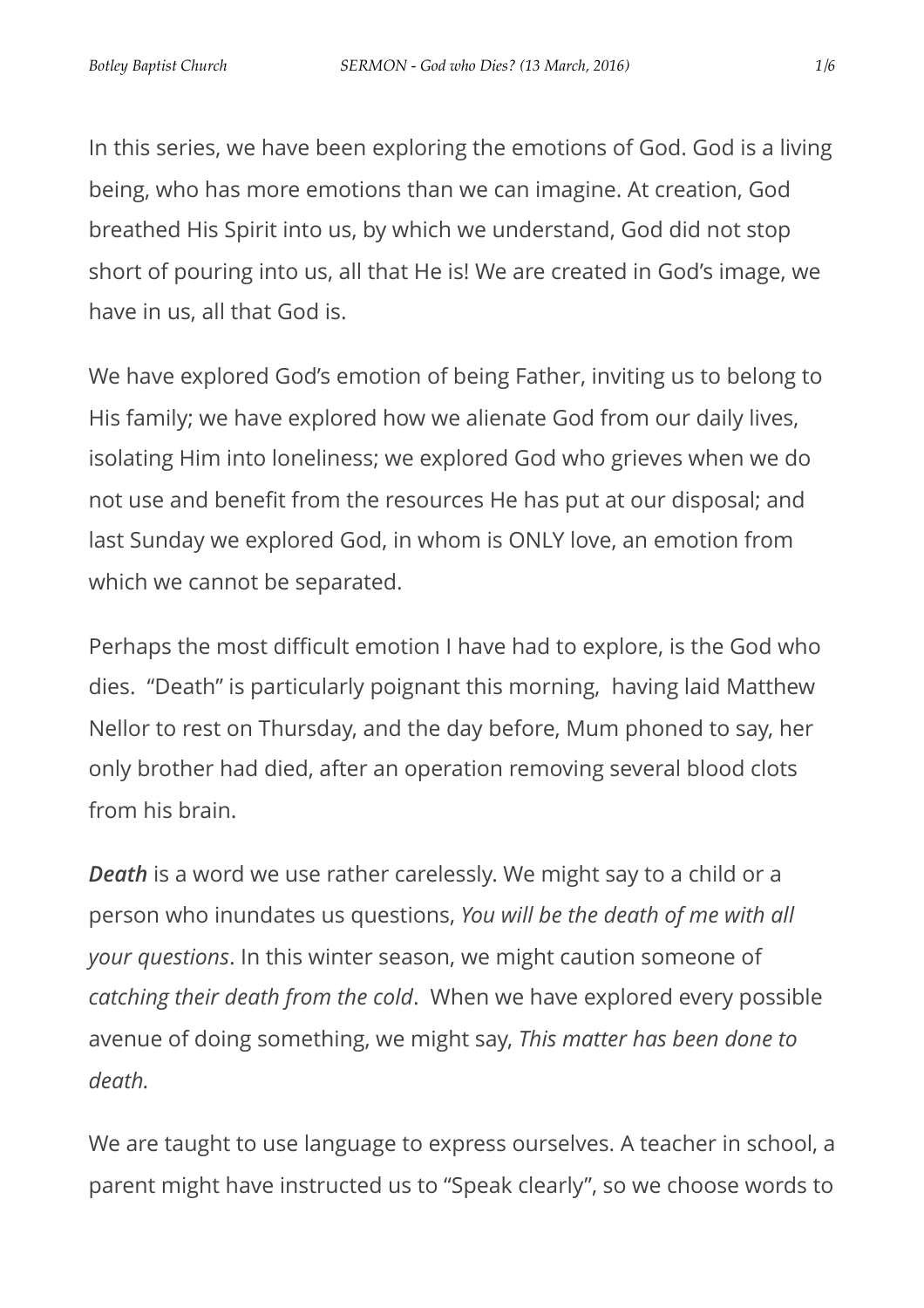communicate, hoping others will understand as clearly, the thoughts that are clear in our own minds.

On 8th April, 1966 TIME magazine carried a black front cover with three words in bold red, **Is God Dead?** A movement called the "*Death of God*", which is mistakenly referred to as a "Christian Theological Movement", was taking root. People associated with this movement talk about God who spent so much energy at creation, died a natural death; others like Richard Rubenstein, refer to God who died in Auschwitz.

Several in this movement refer to God who stopped being Father God when He came as His Son, and then His Son died on the cross, and now the Holy Spirit is with us! God is dead they say, as is His son Jesus. These people have obviously not read the **whole** of Scripture, or have chosen to read it selectively.

We have just sung a favourite hymn, "And can it be, that I should gain, An int'rest in the Saviour's blood? **Died He for me**, who caused His pain? For me, who Him to death pursued? Amazing love! how can it be, That Thou, **my God**, should'st die for me?"

The phrase, *The Death of God*, and the words of the hymn we have just sung, beg the question, "Can God die?" Is it possible for God to die?

When God created the world we live in, everything He created, had life; When God said, *Let there be light*, light sustained life; the air had life to sustain the life of birds, the water of the sea and lakes and rivers had life to sustain life of fish, the land had life to support the life of plants and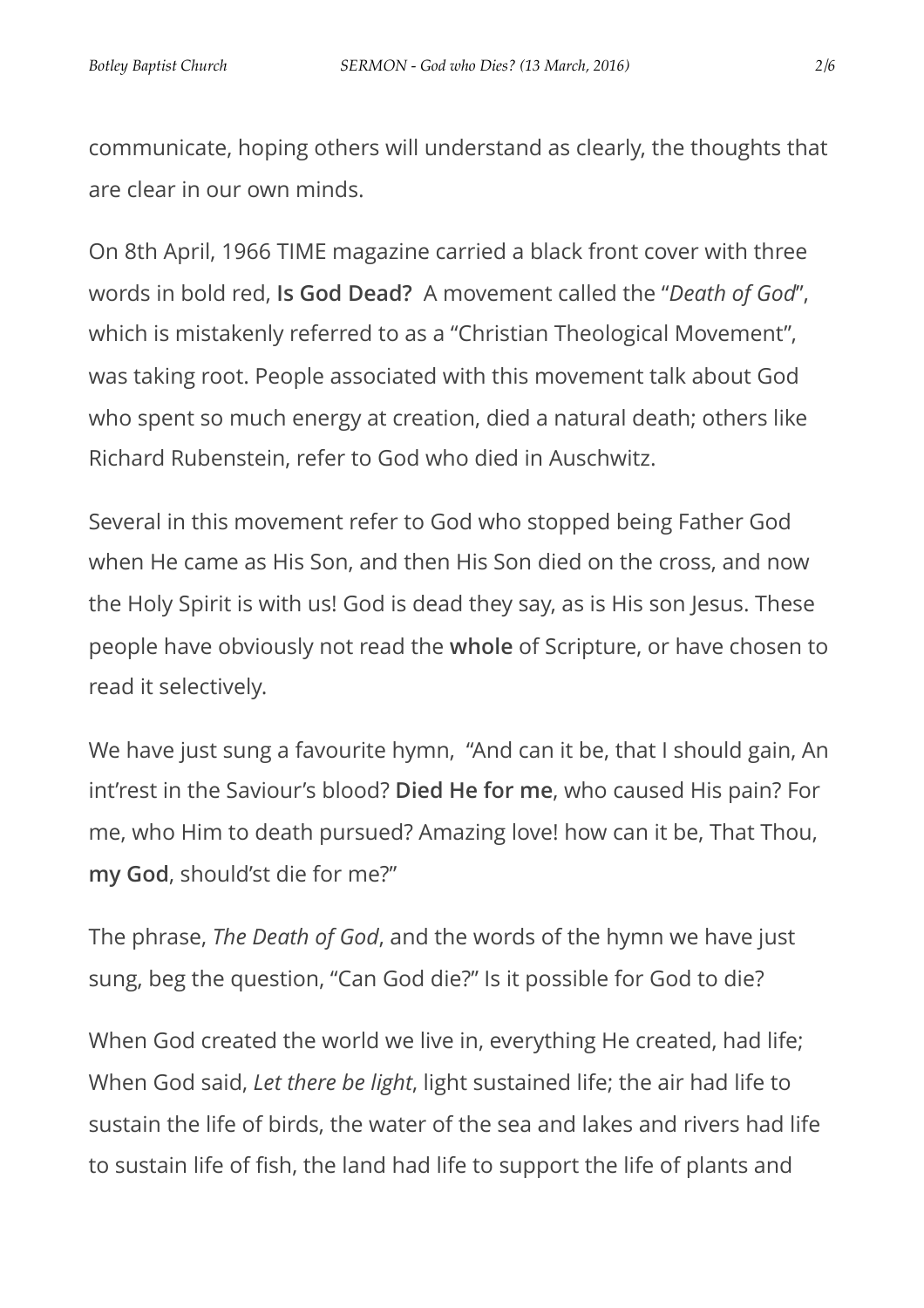animals. Nothing God created was intended to die; life, therefore, was eternal! Until disobedience sets in motion, the process of death, which is introduced by the person who destroys life - satan himself.

There is a wonderful section in the account of the life of Job, when he replies to one of his so-called friends who suggested that his big-time suffering was the result of big-time sin. Job replies, *Ask the animals, and they will teach you [that God does not deal with His creatures according to their character]; ask the birds of the air, and they will tell you; Or speak to the earth [with its other forms of life], and it will teach you; and the fish of the sea will declare [this truth] to you. Who [is so blind as] not to recognise in all these, that it is God's hand which does it [and God's way]? For in His hand is the life of every living thing and the breath of all mankind. [1](#page-2-0)*

<span id="page-2-2"></span>This truth is echoed right through human history. Thousands of years later, Paul introduces the living God to the people of Athens with the same thought, for in Him (God) we live and move, and have our being<sup>[2](#page-2-1)</sup>.

<span id="page-2-3"></span>Last Sunday we discovered *God in whom is ONLY love*, today we uncover *God in whom is ONLY life*; there is no death in God.

So where does death exist? Death exists, where God doesn't; death exists in the absence of God. Where God is dishonoured, discredited, shamed and humiliated, where God is ignored and shunted out, death exists.

We know the story of Daniel, the one who was thrown into the den of hungry lions and came out unscathed and alive the next morning. Daniel

<span id="page-2-1"></span><span id="page-2-0"></span> $1$  Job 12:7-10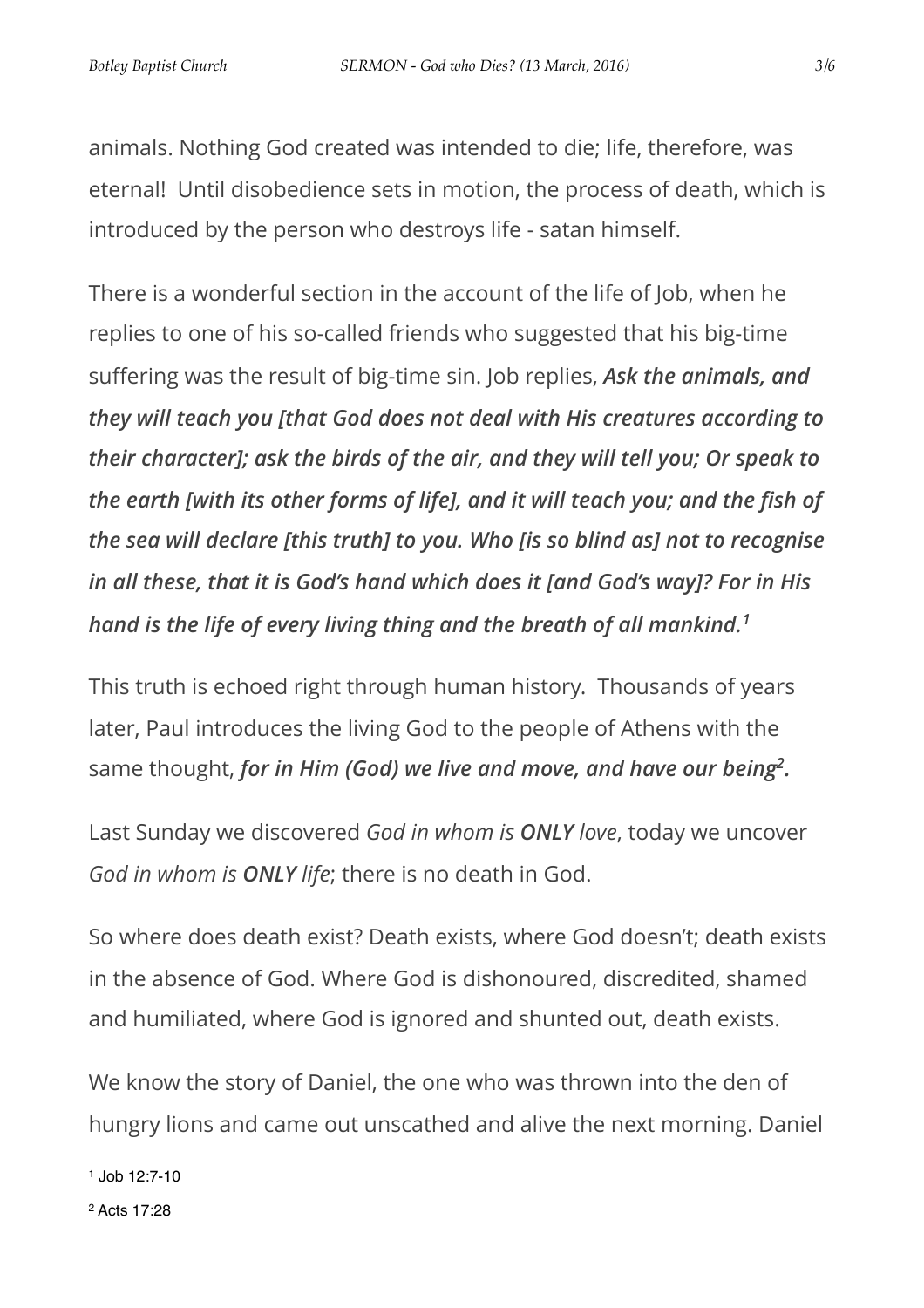turned up in Babylon because King Nebuchadnezzar conquered Jerusalem and brought back to Babylon, a large population of the Jewish people as exiles. His son King Belshazzar throws a lavish party and orders the gold and silver goblets taken as plunder from the Temple in Jerusalem, be brought out and used to serve wine to his guests. These are items dedicated to the service of God in the Temple at Jerusalem, but at this celebration, the king not only uses these sacred objects dedicated to God, but uses them to raise a toast to the idols of Babylon! Daniel informs the King, *You did not honour God who holds in His hand, your life and all your ways*<sup>[3](#page-3-0)</sup>. That very night, the King was assassinated! Not only does death exists in the absence of God, but death enters in where God is dishonoured. I could tell you of several similar events, during my lifetime.

<span id="page-3-1"></span>But the question before us is, **Does God die?**

Very simply, the answer is **NO** because life and death cannot co-exist in God.

So what happened on the cross? Why do we sing, *Died He for me, …. Amazing love! How can it be, That Thou, my God, should'st die for me?*

We learn that death entered this creation as a result of our rejection of God. In some way or the other, all of us reject God; it may not be through wilful disobedience, it can be when we do not stand up, or speak up for what we know is right before God, not right in our sight, by **our** standards of morality, but by God's standards. We also reject God when we allow

<span id="page-3-0"></span> $3$  Daniel 5:23 (end)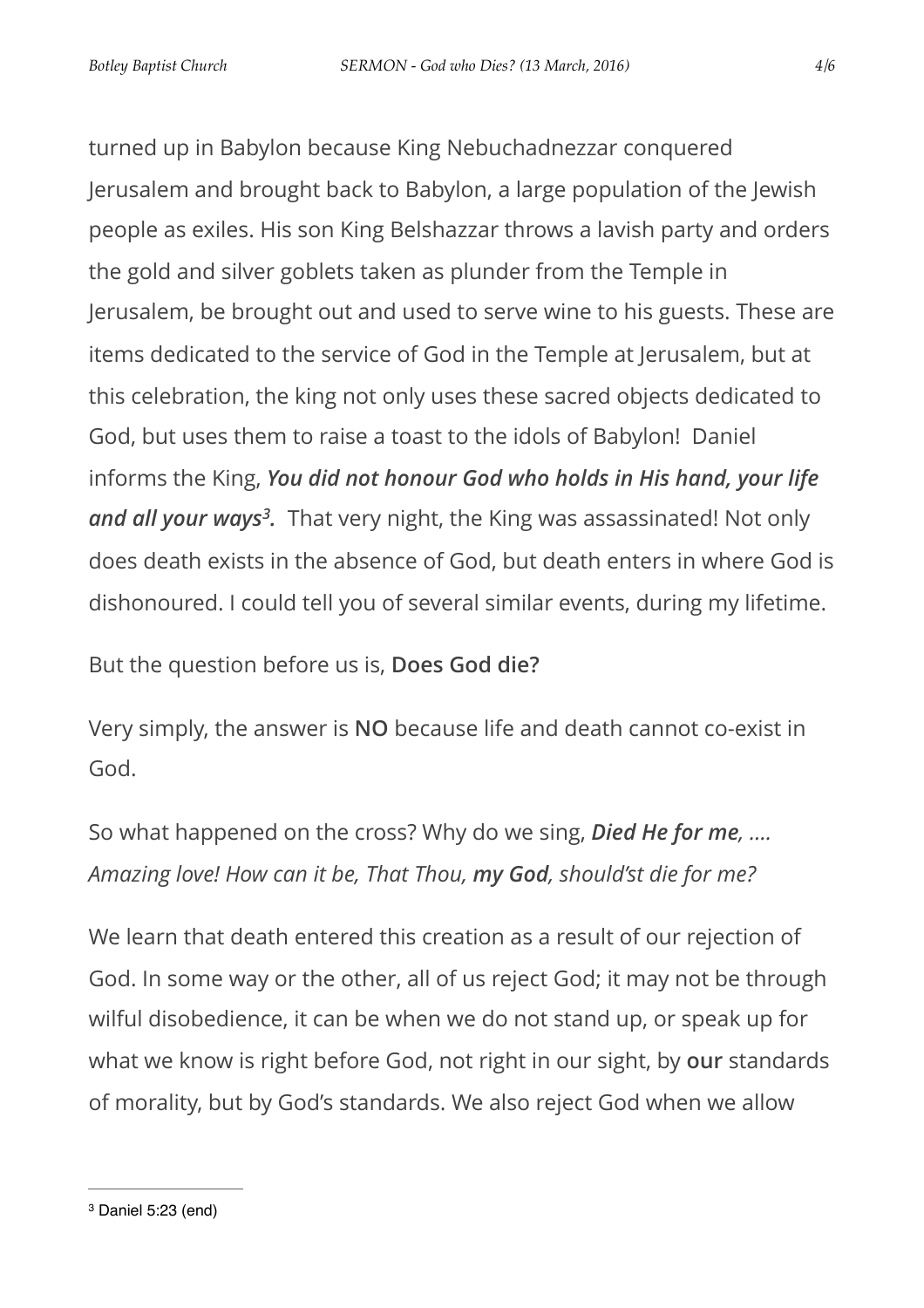anger, jealousy, short-temperedness, perhaps even hatred, intolerance, oneupmanship, to control us.

We know that Jesus never rejected God. He always acted in obedience to God's will and plan, to leave Heaven, be born and live on earth as a human being, and to die on the cross, the most horrible death ever devised by human beings. If Jesus honoured God in everything He did, why did He have to die?

The youngest of the twelve disciples, Mark offers a clue, *The Son of Man did not come to be served, but to serve — and to give his life as a ransom for*   $manV<sup>4</sup>$  $manV<sup>4</sup>$  $manV<sup>4</sup>$ .

<span id="page-4-1"></span>Jesus did not die for the sake of what He had done; Jesus died on our behalf for all the times we have rejected God. Jesus died our death. When we say, Jesus *sacrificed* His life for us, this is what it means.

Make no mistake: Jesus was not a martyr! He was was not a good and honourable man, dying in a publicly memorable manner, as nobly as possible.

Jesus comes to die, to break the hold of death over us, that we may no longer remain separated from God.

When Jesus died, God experienced the pain of death, but God did not die! If God died, the whole of the universe, all of creation would have collapsed. God experienced the pain of death, **at the crucifixion of Jesus**,

<span id="page-4-0"></span><sup>&</sup>lt;sup>[4](#page-4-1)</sup> Mark 10:45